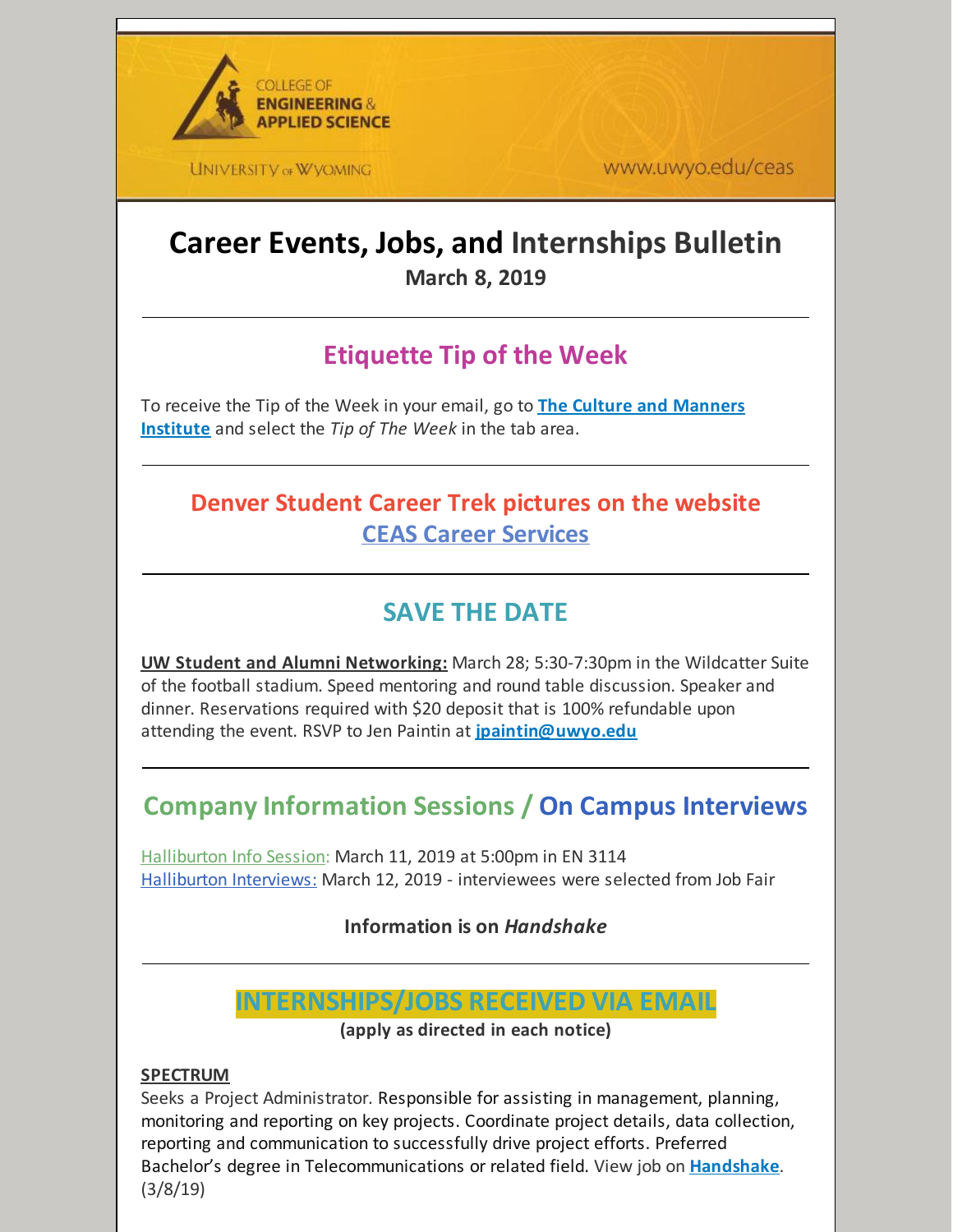#### **IDAHO NATIONAL LABORATORY**

Idaho National Laboratory has a summer internship openings in Architectural Engineering. To view internship opportunities visit

**[https://inl.taleo.net/careersection/inl\\_intern/jobsearch.ftl?](https://inl.taleo.net/careersection/inl_intern/jobsearch.ftl?lang=en&portal=8210010144)**

**lang=en&portal=8210010144**. Also, for question or more information contact Myken Johnson, Internship Specialist, at **[myken.johnson@inl.gov](mailto:myken.johnson@inl.gov)**. Apply through the above website.

(3/8/19)

### **CITY OF [CHEYENNE,](https://files.constantcontact.com/b2624f04701/288c06da-d397-4495-8954-1bf99d19dfd3.pdf) BOARD OF PUBLIC [UTILITIES](https://files.constantcontact.com/b2624f04701/288c06da-d397-4495-8954-1bf99d19dfd3.pdf) [\(Click](https://files.constantcontact.com/b2624f04701/288c06da-d397-4495-8954-1bf99d19dfd3.pdf) to view Flier)**

Seeks a Capital Projects Engineer. With direction from more senior staff, the Capital Projects Engineer I exhibits the ability to manage routine projects, support organizational processes, and participate in training other staff in project management practices. For more information visit

**<https://www.cheyennecity.org/157/BOPU-Water-Sewer>** or contact Rocio Tripp at **[rtripp@cheyennebopu.org](mailto:rtripp@cheyennebopu.org)**

To apply complete an application **[\(attached\)](https://files.constantcontact.com/b2624f04701/3552df78-ccb4-4fd1-9d8f-d2db4e91a7ba.pdf)** and submit via email, fax or in-person. (3/8/19)

### **AVI PROFESSIONAL CORPORATION**

AVI is seeking Surveying Interns and also has Full-Time Job positions in their Cheyenne office. Immediate openings for full-time/part-time Civil Engineers/EIT/CAD Operator, to work in our corporate office located in Cheyenne, Wyoming for work throughout Wyoming and Colorado. Salary based upon individual experience and software competence. The full time position is listed at

**<http://avipc.com/index.php/employment/>** but the internship description isn't located on their website but likely it will be similar to the full-time position but with less responsibility. If interested in either full-time (post-graduation job) or the summer internship, **send resumes to avi@avipc.com.**

(3/8/19)

## **TRIHYDRO CORPORATION**

Seeks a CADD Intern for a paid position with about 8-10 hours of work per week. Gain valuable experience as a paid intern working with the Trihydro CADD and GIS Services Team in the Infrastructure and Natural Resources Business Unit. Your responsibilities will include using Autodesk software (AutoCAD & Civil 3D) for civil engineering and environmental consulting project needs. Experience with AutoCAD, Civil 3D, ArcGIS Desktop Suite and Bentley MicroStation is a plus. This is a temporary, non-benefited, internship position. View job on **[Handshake.](https://app.joinhandshake.com/jobs/2506080)**

**Apply at <https://www.trihydro.com/about-us/careers> with application, resume, and cover letter.**

(3/8/19)

#### **HNTB**

Seeks an Engineer-Traffic in their Salt Lake City, Utah office. Candidate must have **Bachelor's** degree in Engineering. The ideal candidate would have some working knowledge of MicroStation and AutoCAD. The candidate will participate in the collection and analysis of data and the preparation of satisfactory designs. The candidate will perform design calculations, conduct investigative analyses toward completion of assigned design tasks, and direct preparation of design drawings and/or specifications. For more information visit their website **[here](https://careers-hntb.icims.com/jobs/19648/engineer--traffic/job?utm_campaign=google_jobs_apply&utm_source=google_jobs_apply&utm_medium=organic&mobile=false&width=1037&height=500&bga=true&needsRedirect=false&jan1offset=-420&jun1offset=-360)**. To apply send resumes to Ryan Koller at **[rkoller@hntb.com.](mailto:rkoller@hntb.com)** (3/8/19)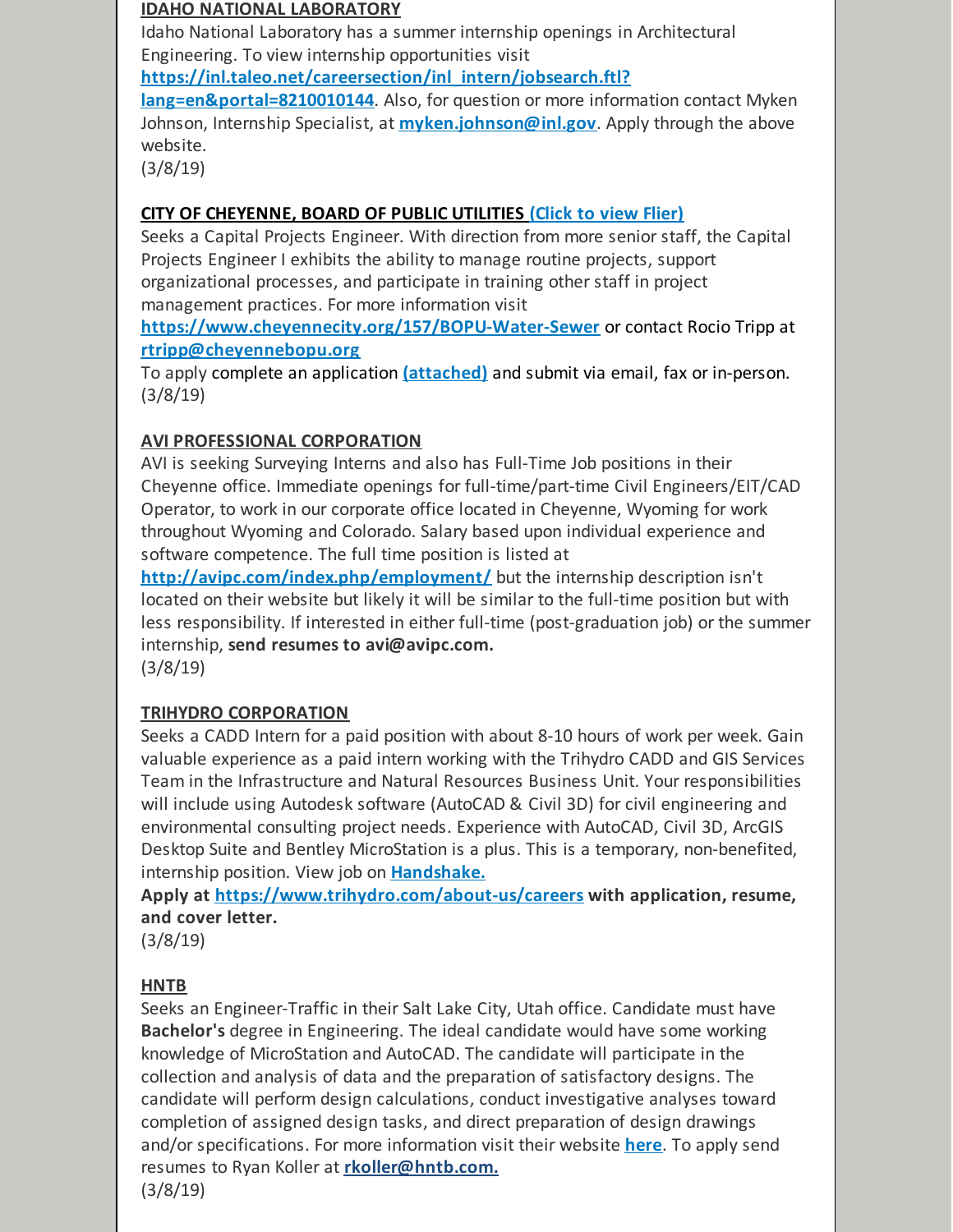#### **JOHNS HOPKINS WHITING SCHOOL OF ENGINEERING**

Seeks undergraduate interns for their Summer 2019 research opportunity. This internship will be in Montreal, Canada. The summer workshop provides an opportunity to explore an exciting new area of research, a two-week tutorial on current speech and language technology, mentoring by experienced researchers, participation in project planning activities, use of cloud computing services, a \$5,600 stipend and \$2,500 towards per-diem expenses, private furnished accommodation for the duration of the workshop, and travel expenses to and from the workshop venue. **The application deadline is March 15, with a faculty recommendation letter due by March 23.**

**Visit <https://www.clsp.jhu.edu/workshops/19-workshop/> to apply.** (3/8/19)

### **FMG ENGINEERING**

FMG Engineering Inc. is a leading multi-discipline consulting engineering firm in Rapid City, SD. We have an opportunity for an entry-level, full-time, civil engineer to join our firm. Responsibilities will include civil design and construction observation and documentation. Familiarity with GIS, AutoCAD Civil 3D and Microstation preferred. Candidate will be expected to obtain SD PE. Send cover letter and resume to: **[info@fmgengineering.com](mailto:info@fmgengineering.com)**

[Visit](https://www.fmgengineering.com) **<https://www.fmgengineering.com>** for more [information.](https://www.fmgengineering.com) (3/1/19)

#### **UW COLLEGE OF ENGINEERING AND APPLIED SCIENCES**

Seeks a Conference Assistant for the Engineering Summer Program (ESP). ESP is a week long program that engages top high school students from across the nation in exploring academic and professional career opportunities in engineering. The program dates are June 16th through June 22nd, 2019. The deadline to apply is April 2, 2019. **To apply email resume and 300 word cover letter to tfreedman@uwyo.edu explaining why you are interested.**  $(3/1/19)$ 

#### **US ARMY CORPS OF ENGINEERS**

The **US Army Corps of Engineers** has multiple civilian job opportunities including those for Architects, Civil Engineers, Electrical Engineers, Mechanical Engineers, etc. Learn more from this website **<https://www.usace.army.mil/>** and if interested in being considered for open positions, send your resume as an attachment to Jeffrey Kaiser, P. E. **[Jeffrey.B.Kaiser@usace.army.mil.](mailto:Jeffrey.B.Kaiser@usace.army.mil)** If wanting to find out more about the USACE, contact Jeff at his FE Warren office; phone numbers below. Jeff Kaiser, P.E.

Resident Engineer FE Warren Resident Office Phone: (307) 773-3006 Cell: (307) 630-1285  $(3/1/19)$ 

#### **E-470 PUBLIC HIGHWAY [AUTHORITY](https://files.constantcontact.com/b2624f04701/d8ffa485-930a-4ae4-b3f2-3f15ead3ca97.pdf) [\(Click](https://files.constantcontact.com/b2624f04701/d8ffa485-930a-4ae4-b3f2-3f15ead3ca97.pdf) to view Flier)**

**Seeking Interns for Summer 2019.** Hourly wage will be \$15.50 per hour. This is a temporary position with no benefits. Toll incurred while commuting to and from work will be reimbursed. **E-470 2018 Summer Internship [Presentation](https://www.youtube.com/watch?v=69y2FYAXa0M&feature=youtu.be) (w/ UW Student) Interested candidates should submit resume and a cover letter to [jkramer@e-470.com](mailto:jkramer@e-470.com)**

(3/1/19)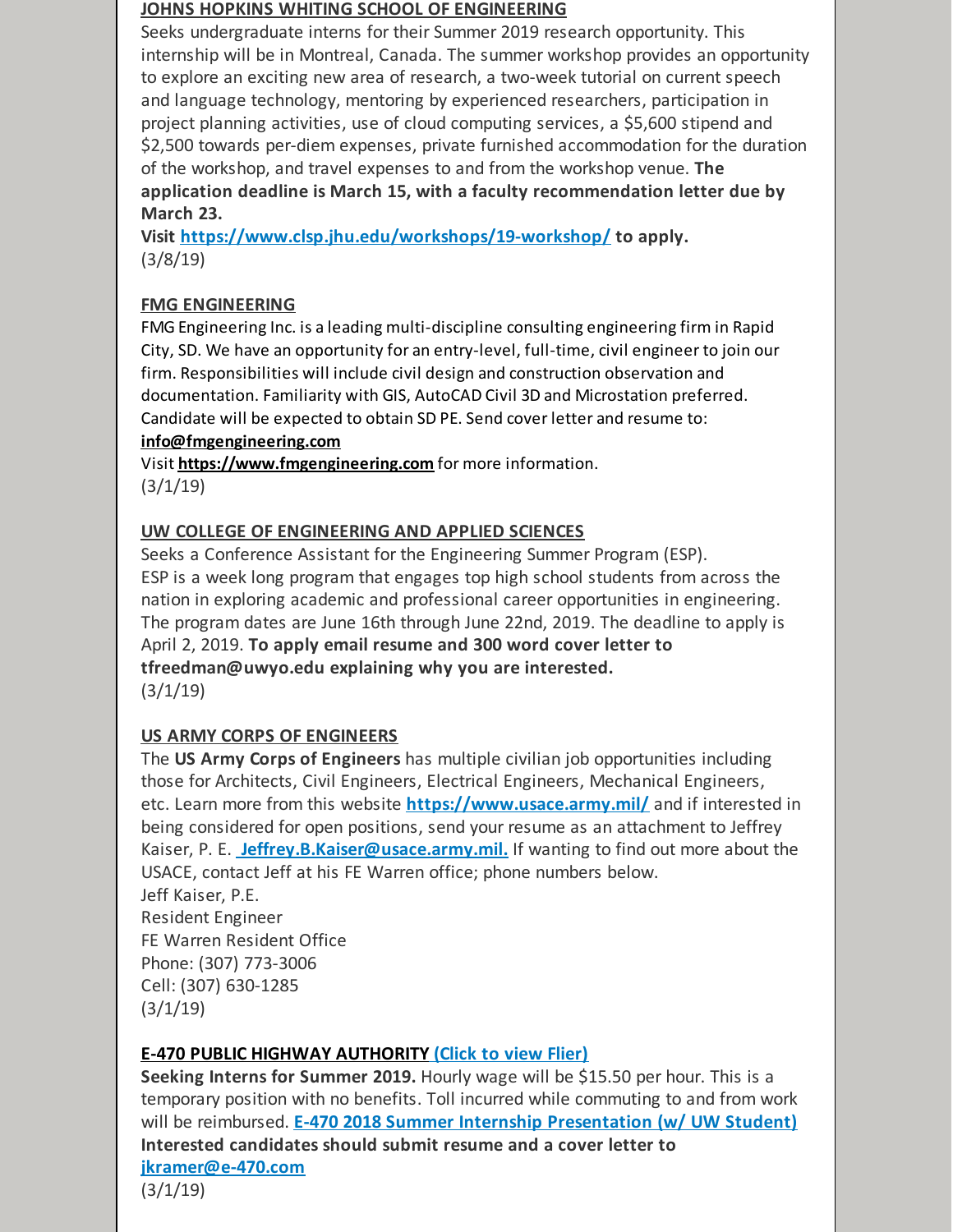#### **BNSF [RAILWAYS](https://files.constantcontact.com/b2624f04701/1c0af664-0eec-4323-8060-377a18974033.pdf) [\(Click](https://files.constantcontact.com/b2624f04701/1c0af664-0eec-4323-8060-377a18974033.pdf) to view Flier)**

Seeks Management Trainees (MT). They look for MTs in their Transportation, Engineering, and Mechanical Operations. MTs can expect about \$68,500 per year. **Apply online at [www.BNSF.com/Careers](http://www.bnsf.com/Careers)**  $(3/1/19)$ 

### **NAVAL NUCLEAR [LABORATORY](https://files.constantcontact.com/b2624f04701/16d9d4d4-3fea-4e92-b58d-597cf144e00e.pdf) (Click to view [Fliers\)](https://files.constantcontact.com/b2624f04701/16d9d4d4-3fea-4e92-b58d-597cf144e00e.pdf)**

Seeking interns for Summer 2020. NNL intern positions provide technical opportunities in challenging and diverse ranges of work assignments. NNL is the US Navy's trusted partner for superior propulsion design, technology, testing, training, and support. MUST HAVE US CITIZENSHIP. Open application dates are March 18- March 29, 2019. **To apply go to [NavalNuclearLab.energy.gov](http://navalnuclearlab.energy.gov)**

 $(3/1/19)$ 

#### **WYOMING PUBLIC MEDIA**

Seeks a Broadcasting Engineer to provide technical support to broadcast facilities in repair, maintenance, installation and modification of technical broadcasting equipment in the studio and at remote sites. **Complete the UW online application and upload the following for a complete application: cover letter, resume or C.V. and contact information for four work-related references. To view position and apply click [here](https://uwyo.taleo.net/careersection/00_ex/jobdetail.ftl?job=19000216&lang=en#.XE8yvOiKWuA.mailto).**

(2/22/19)

#### **CLOUD PEAK ENERGY RESOURCES**

Seeks an **Electrical Engineering Intern** for Summer 2019. This internship allows you to experience how your chosen discipline of study is applied in the mining industry, gain exposure to Cloud Peak Energy culture, provides challenging projects and tasks to help build career portfolio, gives you the opportunity to build relationships and network with many professionals, provides excellent opportunity for earning income while learning in your discipline of study, and housing allowance while in the program.

**Send resumes to Shelly Rose at [Shelly.Rose@cldpk.com](mailto:Shelly.Rose@cldpk.com). Visit [www.cloudpeakenergy.com](http://www.cloudpeakenergy.com) for more information.** (2/22/19)

**[TUNGSTEN](https://files.constantcontact.com/b2624f04701/28fb3c24-0eec-4681-a480-d44dd2145f61.pptx) PARTS WYOMING [\(Click](https://files.constantcontact.com/b2624f04701/28fb3c24-0eec-4681-a480-d44dd2145f61.pptx) to view Flier)**

Has positions available for the Summer and/or for students while going to college. Available Positions;

- Material Handlers
- Machinist
- Quality Control Tech

**Print out an application at <https://www.tungstenheavypowder.com/Laramie/> then take it to 1665 Venture Drive, Laramie, Wyoming.** (2/22/19)

#### **[SKYDEX](https://files.constantcontact.com/b2624f04701/47db4771-a2e0-48a2-b50f-b02f6eeff77c.docx) [\(Click](https://files.constantcontact.com/b2624f04701/47db4771-a2e0-48a2-b50f-b02f6eeff77c.docx) to view Flier)**

Seeks someone with a **Masters in Mechanical Engineering** for a Vibration Engineering position. Master's degree preferred, minimum of bachelor's degree in Mechanical Engineering or similar with 3 years' experience in Mechanical Engineering, Plastics Engineering, Industrial Engineering, proficient in Matlab and/or Python, proficient with statistical data analysis, experience using specialized equipment to measure and analyze vibration, experienced in SolidWorks or similar CAD software, experience with design of experiments and testing, expert in Microsoft Excel, U.S. Citizen or U.S. Permanent Resident, ability to travel occasionally.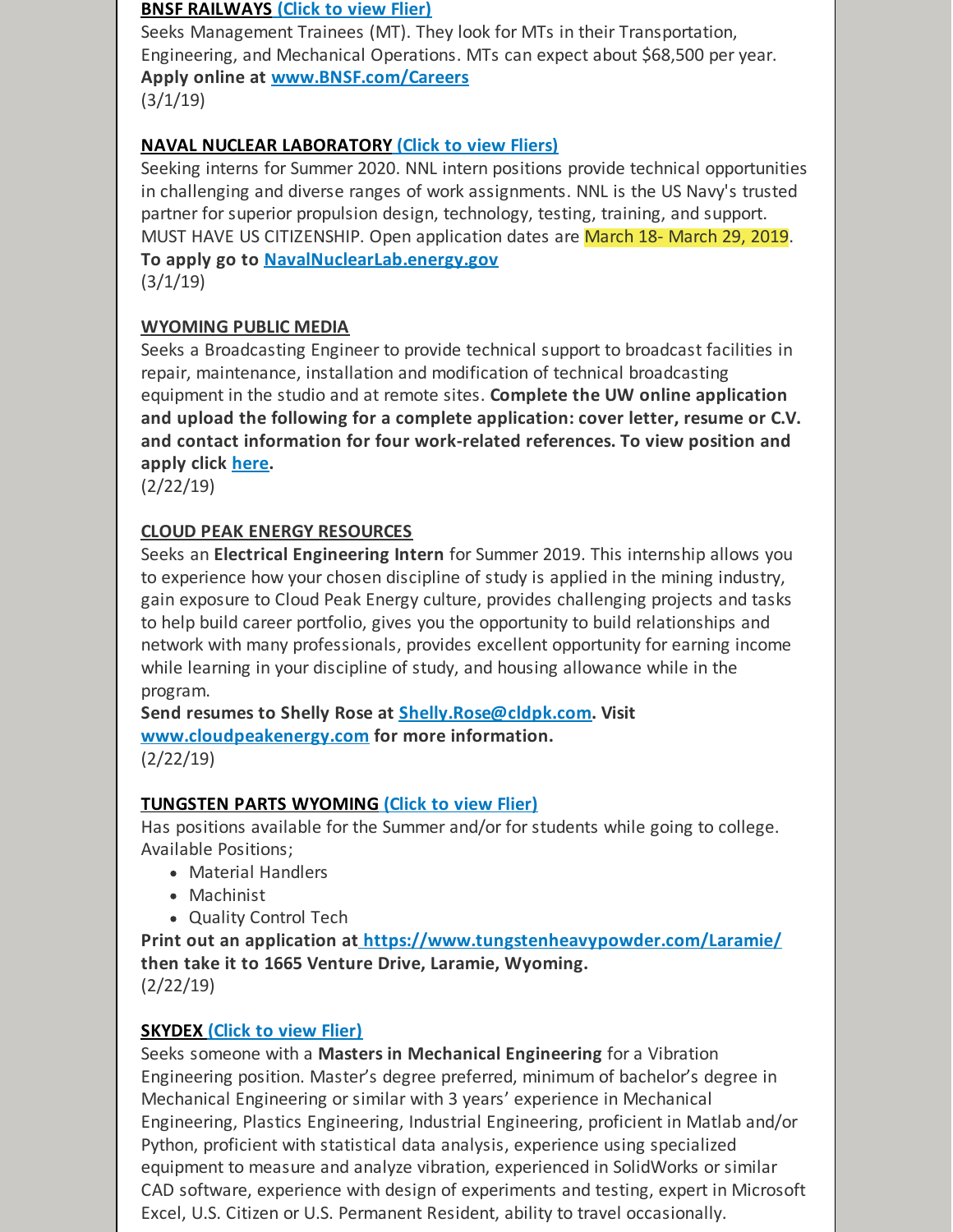**Please send resumes and cover letters to Jobs.Skydex@skydex.com** (2/22/19)

#### **SINCLAIR [REFINING](mailto:Jobs.Skydex@skydex.com)**

Seeks a **Chemical Engineering** student for a Process Safety Engineering Position for Summer 2019 in Sinclair, Wyoming. **Skills & Requirements;** learn fundamentals of process equipment and process technology involved in modern petroleum refining, project evaluation and preparing cost estimates, reading, correcting, and documenting deficiencies of project drawings, participate in process risk assessment studies, assist refinery personnel in review, approval, and training of new refinery procedures and management systems, participate in project meetings associated with refinery change management process, follow-through on commitments made to others, create and maintain a neat, clean and well-organized and professional-looking work area, other duties as assigned by yoursupervisor. **Education/Experience;** Currently a full time student pursuing BS in Chemical Engineering. GPA of 3.0 or higher is required. Must have completed at least freshman year.

**Apply at [http://recruit.hirebridge.com/v3/Jobs/JobDetails.aspx?](http://recruit.hirebridge.com/v3/Jobs/JobDetails.aspx?jid=439621&cid=7858&locvalue=1012) jid=439621&cid=7858&locvalue=1012**

(2/22/19)

#### **CITY OF LARAMIE**

Seeks a **Civil Engineer** to play a key role in the success of the City's infrastructure projects. **Qualifications include;** Bachelor's degree in civil engineering from an accredited college, Wyoming Engineer-Intern (EI) certification, knowledge of civil engineering practices, proficiency in Civil 3D; bonus if you have experience in GIS. Salary can be expected to be between \$56,000 and \$84,000.

**To apply visit [https://wy-laramie2.civicplus.com/245/Current-Employment-](https://wy-laramie2.civicplus.com/245/Current-Employment-Opportunities)Opportunities**

(2/15/19)

#### **KC HARVEY LLC**

Seeks a **Reclamation Technician** for a North Dakota location. **Applicants must** maintain a positive attitude, be willing to learn, and work well as part of a team, work long hours in the field- sometimes in inclement conditions, be able to lift up to 50 lbs, know how to use and interpret maps and GPS units, have experience driving pickup trucks and/or ATVs in off-road environments, maintain high standards of safety, have a clean driving record, participate in pre-employment drug and alcohol test, be willing to live in employee housing. **Preferred Skills and Experience;** Oil field experience, oil field safety training (i.e. OSHA, SafeLand, H2S, etc.), Commercial Driver's License (CDL). Positions are full time and seasonal, available from April through November 2019. Additional positions are open for current students beginning in mid-May until mid-August. **To apply, please submit a cover letter, resume and references to [careers@kcharvey.com](mailto:careers@kcharvey.com)**

(2/15/19)

# ii handshake

**\*\*\*over 100 new jobs or internships are posted daily\*\*\***

**Companies recently postings**: **Space Dynamics Lab, BRS Architects,**